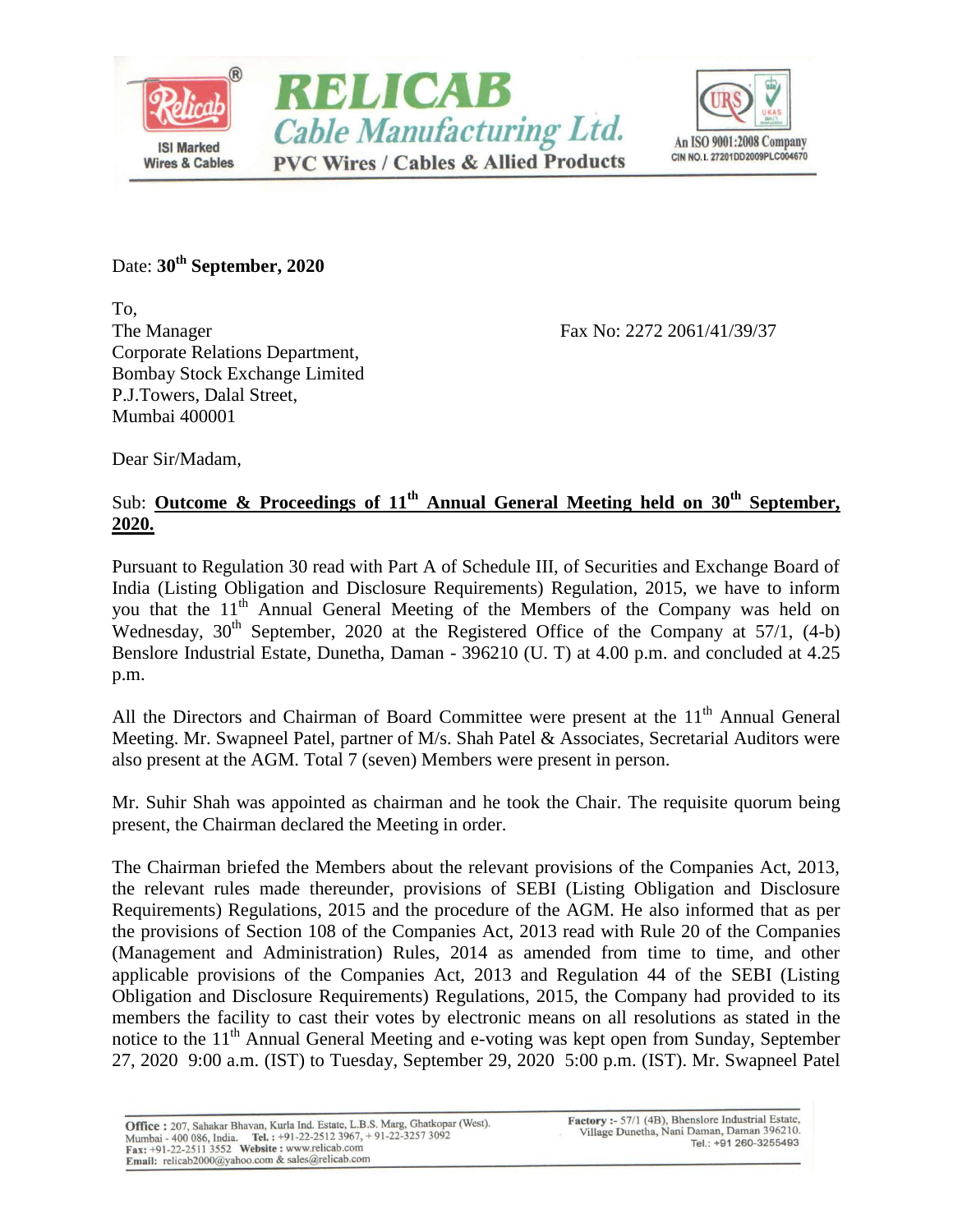

partner at M/s. Shah Patel & Associates, Practising Company Secretaries, acted as Scrutinizer for e-voting.

With the consent of all the members, Notice of the  $11<sup>th</sup>$  Annual General Meeting and Auditor's Report were taken as read.

The objective and implications of all the Resolution were briefly explained by the Chairman and the Members transacted the following businesses:

## **Ordinary Business**

- 1. To receive, consider, approve and adopt the Audited Financial Statement comprising of Balance Sheet as at 31st March 2020, Profit and Loss Account (Statement of Profit and Loss) for the year ended on that date, Cash Flow Statement and the Notes together with the Reports of the Directors and Auditor thereon.
- 2. To appoint a Director in place of Mr. Parag Shah (DIN: 02485384) who retires by rotation under the applicable provisions of the Companies Act, 2013 and being eligible, offered himself for re –appointment.
- 3. To ratify appointment M/s. Jain Jagawat Kamdar & Co., Chartered Accountants (Firm Reg. No.122530W) as the Statutory Auditors of the Company to hold office from the conclusion of this Annual General Meeting up to the conclusion of 12th Annual General Meeting at remuneration as may be fixed by the Board of Directors in consultation with them.

## **Special Business**

- 4. Re- appointment of Ms.VijayaBhikaji More (DIN: 07283800) as an Independent Director of the Company, not liable to retire by rotation, to hold office for a second term of five (5) consecutive years with effect from 9th September, 2020 to 8th September, 2025.
- 5. Re- appointment of Mr. Rajesh Mahashankar Gor (DIN: 07302407) as an Independent Director of the Company, not liable to retire by rotation, to hold office for a second term of five (5) consecutive years with effect from 30th September, 2020 to 29th September, 2025.
- 6. Re- appointment of Mr. Mushtaque Khan (DIN: 07295171) as an Independent Director of the Company, not liable to retire by rotation, to hold office for a second term of five (5) consecutive years with effect from 22th September, 2020 to 21st September, 2025.
- 7. Approval for Related Party Transactions pursuant to provisions of Section 188 of the Companies Act, 2013 read with Rules made there under.